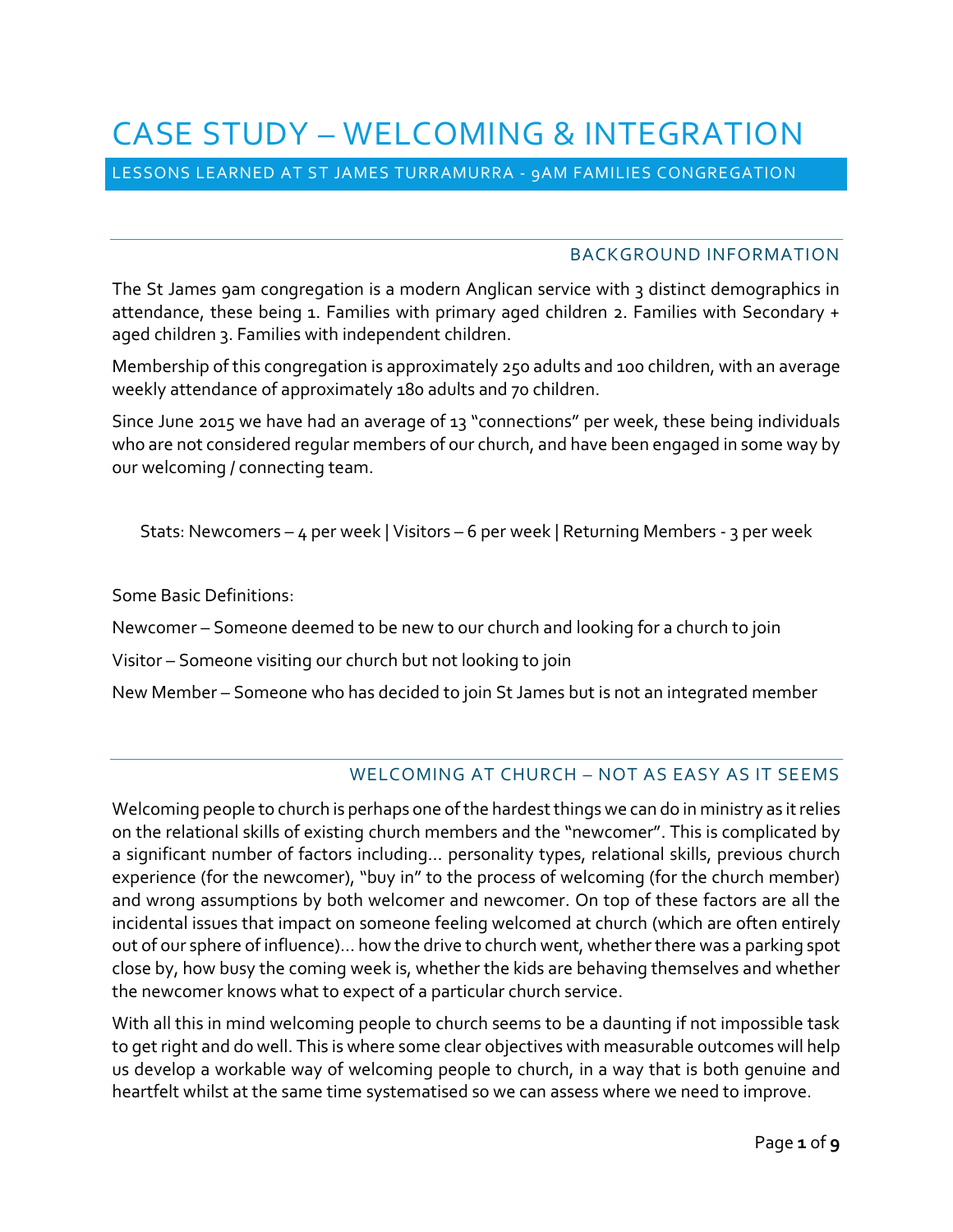# KEY OBJECTIVES AND MEASURABLE OUTCOMES

Our key objectives are to welcome people in such a way that they…

- Experience genuine Christian friendship
- Get a sense of the community that we share at St James
- Feel comfortable enough to return to St James in subsequent weeks
- Know who they can speak with should they have questions
- Be engaged by a church member in a meaningful way
- Feel that St James could be a place they can call home

Sometimes we only get one shot at welcoming people to church, first impressions play a key role in a "newcomer" deciding to return. We want people to move from…

First Time Visitor -> Return Visitor -> New Member -> Regular Member

Our measurable outcomes are seen as "newcomers" return to St James, sometimes in the weeks following their first visit and sometimes months down the track after they have visited a number of other churches. Some specific measurables include the following…

- "Newcomers" become members, regularly attending our Sunday services, home groups, "life courses" or by establishing growing friendships with regular members.
- Traceable patterns of attendance are recorded in an excel spreadsheet so that follow up can be done by ministry staff or congregation members.
- As "newcomers" become new members we ask them about their experience of first coming to St James, how they were welcomed and why they decided to stay.
- "Newcomers' often volunteer feedback when it's positive, letting us know that they were made to feel welcomed and that their initial experiences of St James were good.

#### CONNECTORS AND WELCOMERS

We see the role of our connectors as two-fold.

- 1. Initial welcoming at the door as members and newcomers arrive at church, where service bulletins are handed out and a warm welcome given.
- 2. Engaged welcome of "newcomers" with conversation at the beginning and end of the service, with a personal invite to morning tea and someone to sit with during the service (either a connector or a regular member)

See extended notes on page 5 covering the roles and responsibilities of our connectors.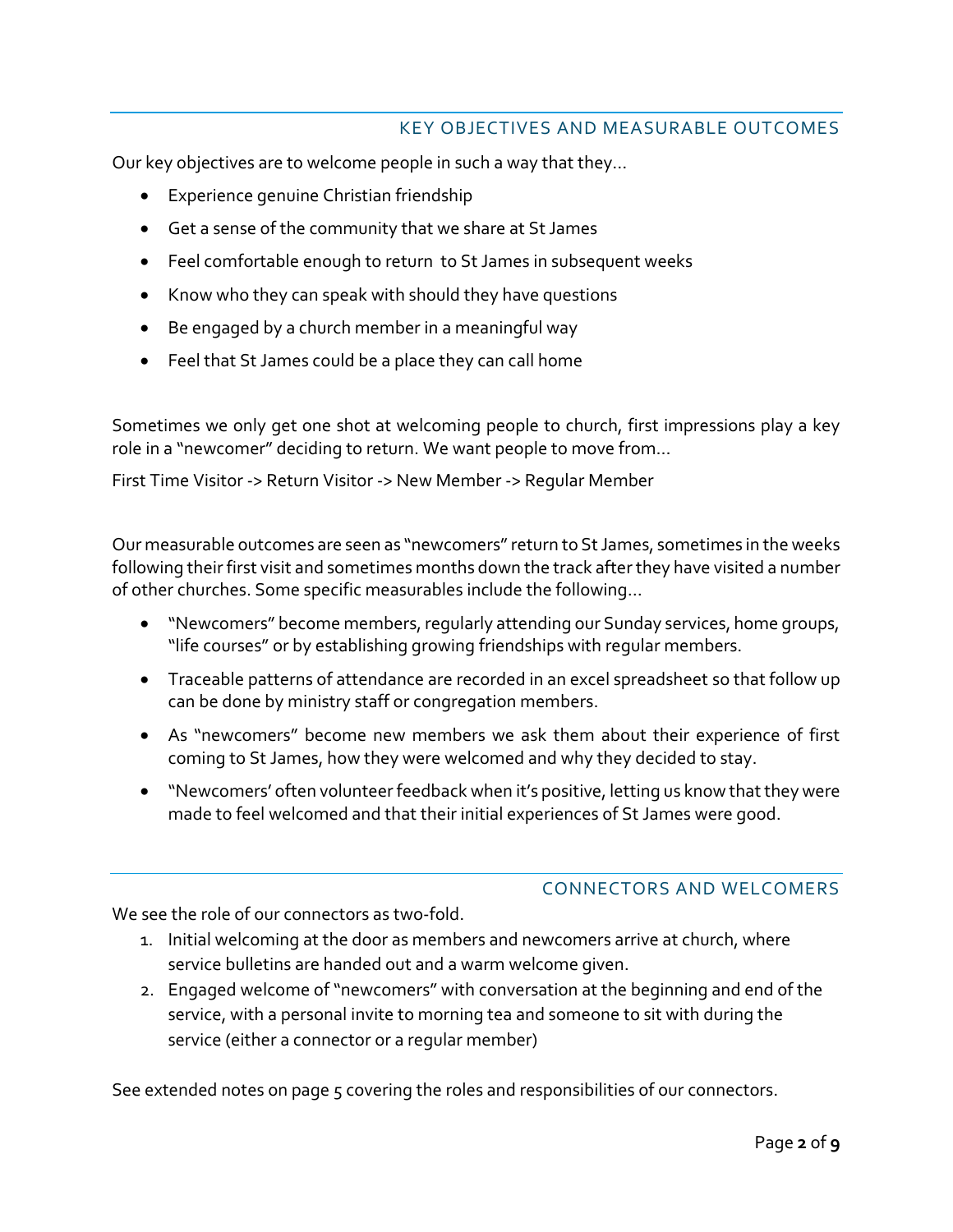### **Connectors Training**

At the beginning of each yearly roster cycle we run a training session on welcoming newcomers to church. In this training we run through the role of our connectors, what our aims and objectives are for this ministry and what "not to do" when welcoming a newcomer to church.

#### **Reporting**

Connectors report back to their team leader who then collates "newcomer" attendance details for the week and emails them out to the connectors' team and ministry staff member. This allows for a relatively accurate record of "newcomer" attendance to be kept, which then helps us engage with newcomers in future weeks. Whilst the connector teams are rostered on a monthly basis they have a responsibility to look for newcomers each week and engage them as they are able. The weekly reports help with identifying newcomers to the entire team.

#### **Follow-up**

Connectors take responsibility for connecting with newcomers as they return. The intention is to greet them by name in future weeks and introduce them to regular members. Connectors seek to introduce a newcomer to a ministry team member within the first 2 visits. We hope to gain contact details within a few weeks of arriving at St James so we can be in contact through various means and help newcomers feel connected to church life.

#### **Newcomers Morning Tea**

The Pastor of the 9am congregation invites newcomers to a special morning tea with the aim of connecting newcomers together. We believe that the shared experience of being a new members can help create helpful relationship groups that engage people early on.

#### **Alive Registrations (Children's Ministry)**

All new children that attend our morning children's ministry program are registered via our website, where parent's and children's names and contact details are collected. The registration process allows us to designate people as a visitors or new member. The system emails staff members with contact details for follow up. The registration form can be found at stjames.info/aliverego.

#### **Tag-Tober (2015)**

In the weeks of October 2015 we encouraged all members of the 9am congregation to start wearing name tags at church on a weekly basis to help one another connect together. We believe that this is especially helpful for newcomers getting to know the names of regular members and promoting conversations that last more than a few minutes. It also helps us recognize new members who are not wearing badges. This was a successful initiative and will become a yearly event.

#### **Church Membership Series (2016)**

In 2016 we will begin a series of membership courses designed to outline the core values of St James and what it means to be a member of our church.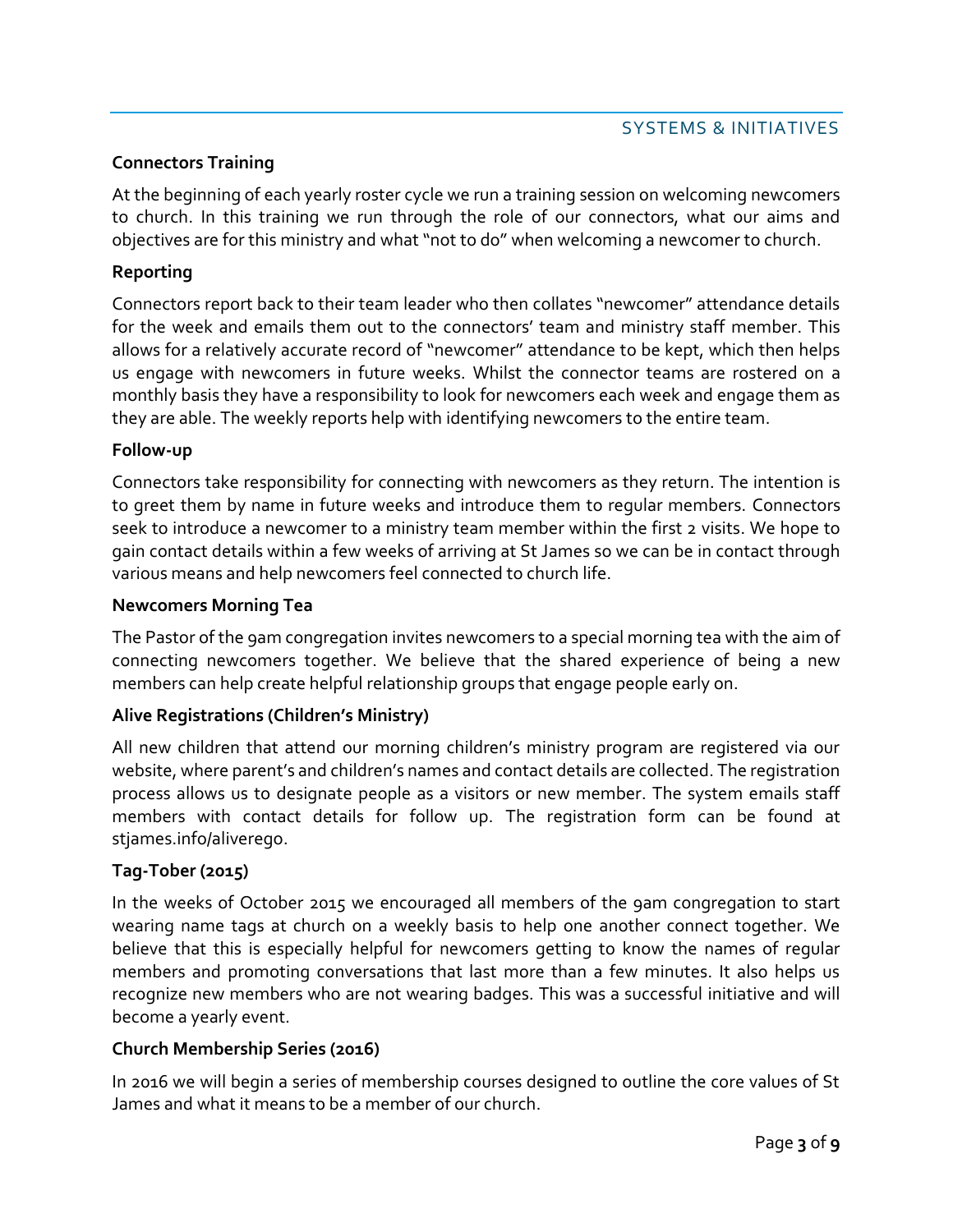## CURRENT ISSUES

- Effectively tracking the number of newcomers we have come through the doors
- Ensuring that initial welcoming leads to engaged participation and membership
- Obtaining contact details so a staff member can welcome via phone call / email
- Recognising who a newcomer is
- Timing of morning services restricting after service greeting time
- Moving people from church space to morning tea
- Volume of people at morning tea Engaging people week by week
- Home Groups having an easy mechanism for inclusion and enough space for new members.
- New members feeling a part of the community
- Ensuring all team members have the skills necessary to welcome people well. i.e. what questions to ask / not ask., not making assumptions about a person's faith or previous church history, if any etc.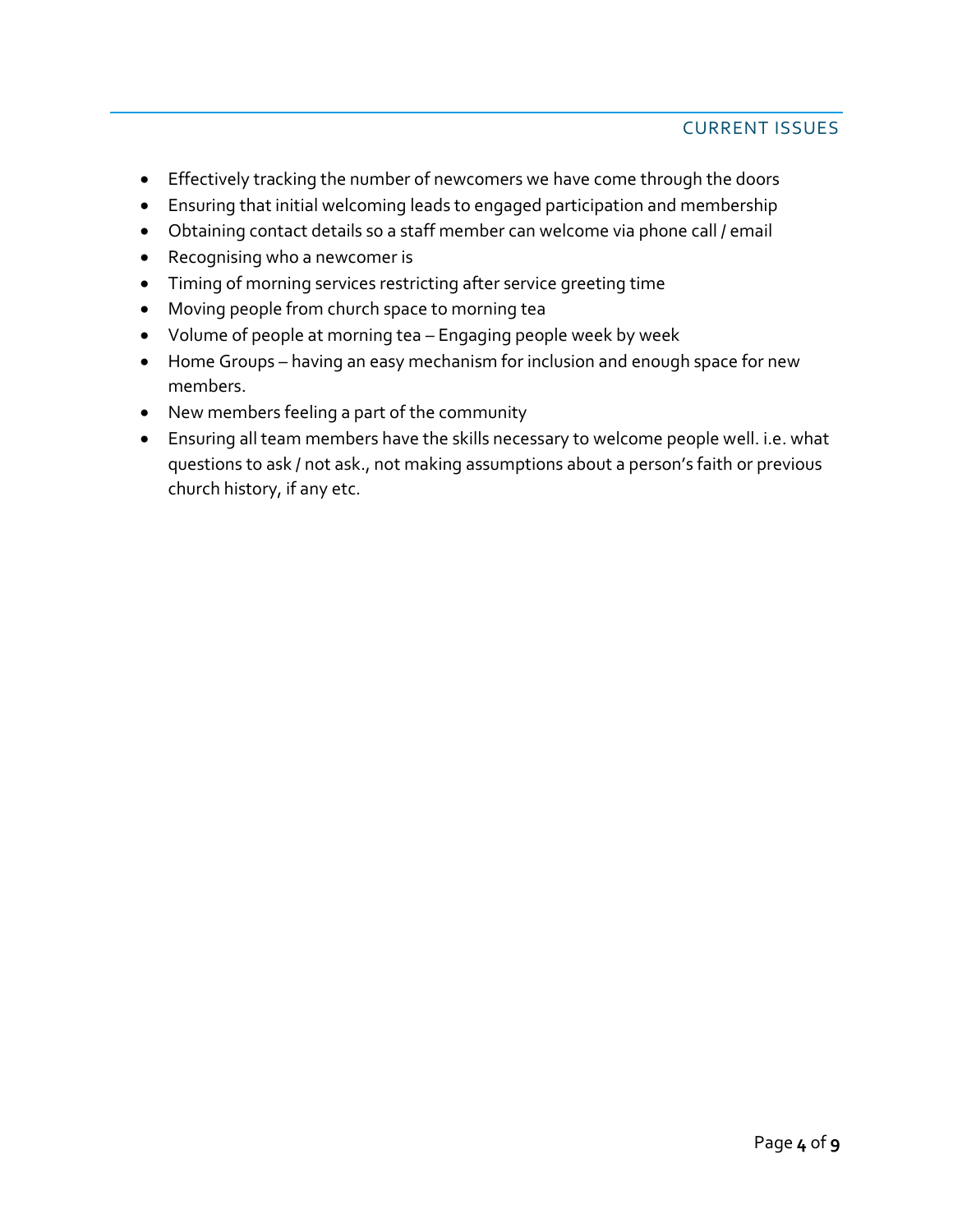

# **9am Connectors Team - 2015**

# **THANK YOU for offering to serve as a CONNECTOR. This is a vital role in welcoming and connecting visitors and regular members of our congregation.**

- Your smiling face and warm welcome is vital as it is the first impression and point of contact for regulars and visitors as they come to the 9am service.
- We need you to be able to give your full attention to the CONNECTORS duties. It is therefore imperative that if you have young children, they are looked after by someone else on the weeks that you are rostered on.
- You will be in a team of 4 connectors: 2 Connectors will be rostered on the 2 entrances and 2 Connectors will sit in the back pews. These duties will alternate each month. If you are a Connector on duty please do not congregate in the back aisle as this gets very congested.

#### **DUTIES:**

- Be at church no later than 8.45am. This will provide you enough time to be ready to greet people as they arrive for church. Guests / visitors often turn up early.
- Gather with your team of 4 in the Upper Gallery (Team Leader check that all team present)
- First CONNECTOR to arrive to get the Name Tag Board & place on in lower gallery, left of stairs
- Place RESERVE notice on seats by 2 entrances to ensure a place there for duration of 9am service
- All to wear your name badges and if on Entrance Duty wear the **"Green"** 'Can I help you' badge
- Take the name tag board to morning tea at the end of the service & place outside the gate
- Return name tag board to set place after morning tea

# **CONNECTORS on ENTRANCES:**

- Team Leader collect SUNDAY at ST. JAMES bulletins stacked on the Warden's table clearly marked 9am & distribute to Entrance Duty Connectors (there is also a copy of the run sheet there if you need to refer to it)
- Please place copies of the Bulletin on piano at the front of the church one each for the musicians and singers that day; please also place a bundle of bulletins on a blue chair to the left of the entrance into the side chapel for late-comers.
- One person then to position themselves at the top of the front steps at the Main Entrance to the church - the other to stand in the Upper Gallery at the doors to the church – back to side chapel. Please switch with your partner to other entrance position on alternate months
- Greet and hand out bulletins as people arrive. Offer one bulletin to each adult (if stack of bulletins too heavy or if you have a last minute separate flyer to hand out suggest you use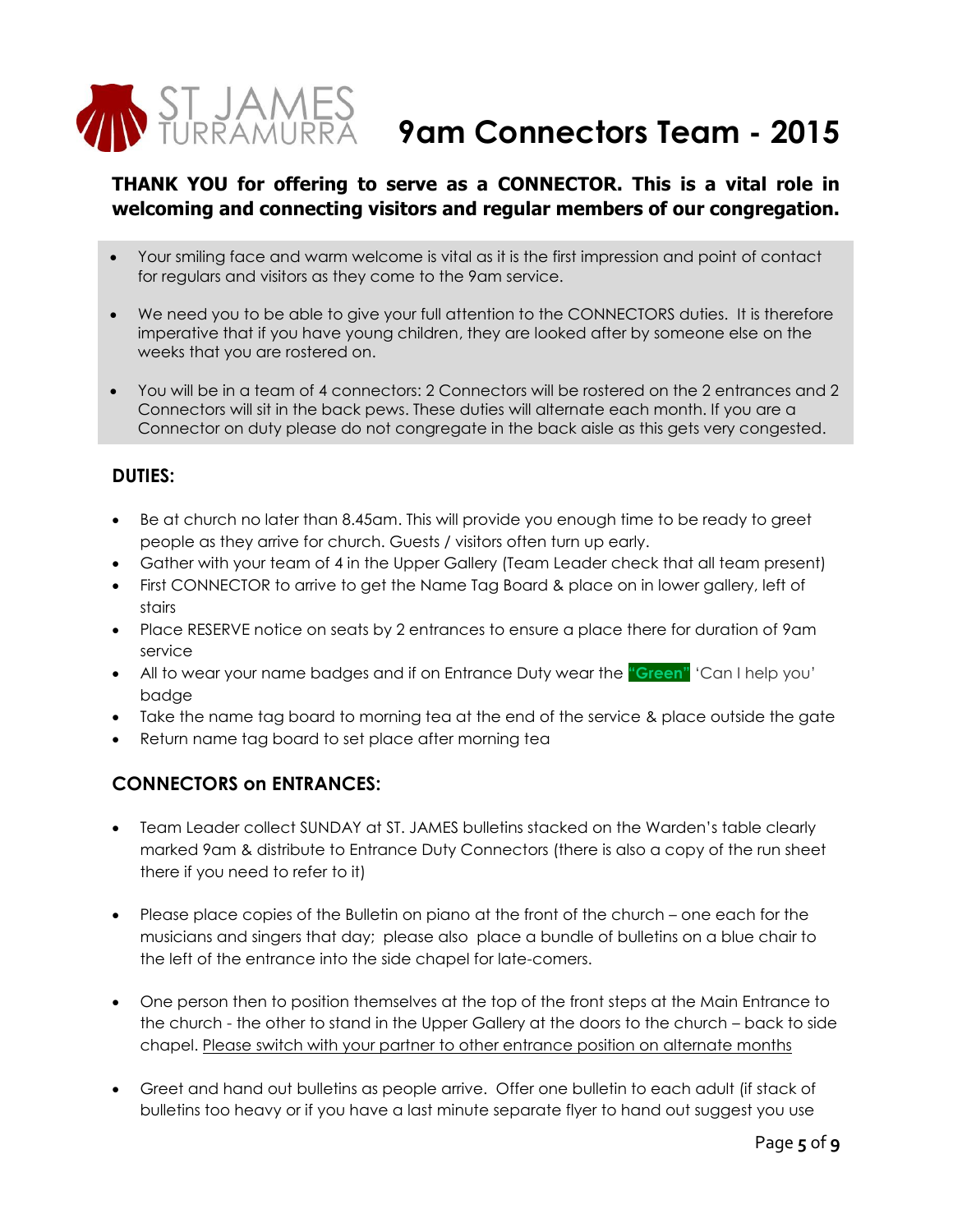the sideboard inside front door/erect a table in the upper gallery alongside where you stand)

- Sit during the service next to your entrance on reserved spot. After kids exit and parents return to church you will need to close the doors. **Be aware of opening & closing doors at appropriate times when external noise a factor & during cold winters**
- Offertory during **FIRST SONG OF FINAL BRACKET**. Collect baskets from Duty Warden. Stand in central aisle alongside your partner – **Please WAIT** until the congregation starts to SING before heading down the aisle to the front pews on each side of central aisle and work backwards. Make sure you, or the duty warden, collect from the side chapel. Return the filled baskets to the Duty warden. You will then help Warden to sort and sign sealed envelope. One connector should accompany the Duty Warden to the safe with the offertory money.
- At end of the service stand at your designated entrance until ALL the 9am congregation has filed out. Even if 10.15am door person arrives please remain standing at **your entrance** as often 9am people will ask questions on the way out. If people are gathering in the entrances please encourage them to move down to the morning tea area.

# **CONNECTORS BACK PEWS - DO NOT WEAR GREEN BADGES**

 Your main role is to sit in the last pew (one on left aisle and one on right aisle) so that you can spot newcomers, and then discretely move and engage with them during and/or after the service.

Ask your Team Leader or Connectors Overseer if you are not sure who is new.

- It is helpful if you move & sit adjacent to newcomers soon after 9am or when spaces emerge when kids go out. Have an opening line ready to make newcomers feel at ease. It is also helpful to have someone in mind to introduce them to in the congregation.
- If there are more new people than you can handle, please alert regular attender sitting adjacent to newcomers to engage & report back with any names/details – also ask them to invite and look after newcomers at morning tea.

# **DUTIES FOR ALL CONNECTORS:**

- There are 'WELCOME TO ST JAMES' BOOKLETS in each pew to which you can direct new people**. Sick bags & extra green badges in plastic box on floor by Warden's table.** Bottles of water and cups for fainting congregation members on Warden's table.
- It is helpful to have pen/paper to jot down details of new people descriptions are also helpful – as well as where the people sat**.** *Please email your Team Leader a.s.a.p. on Sunday whether or not you have any information.* Your Team Leader will collate and circulate to all on the Connectors link (connectors@stjames.info)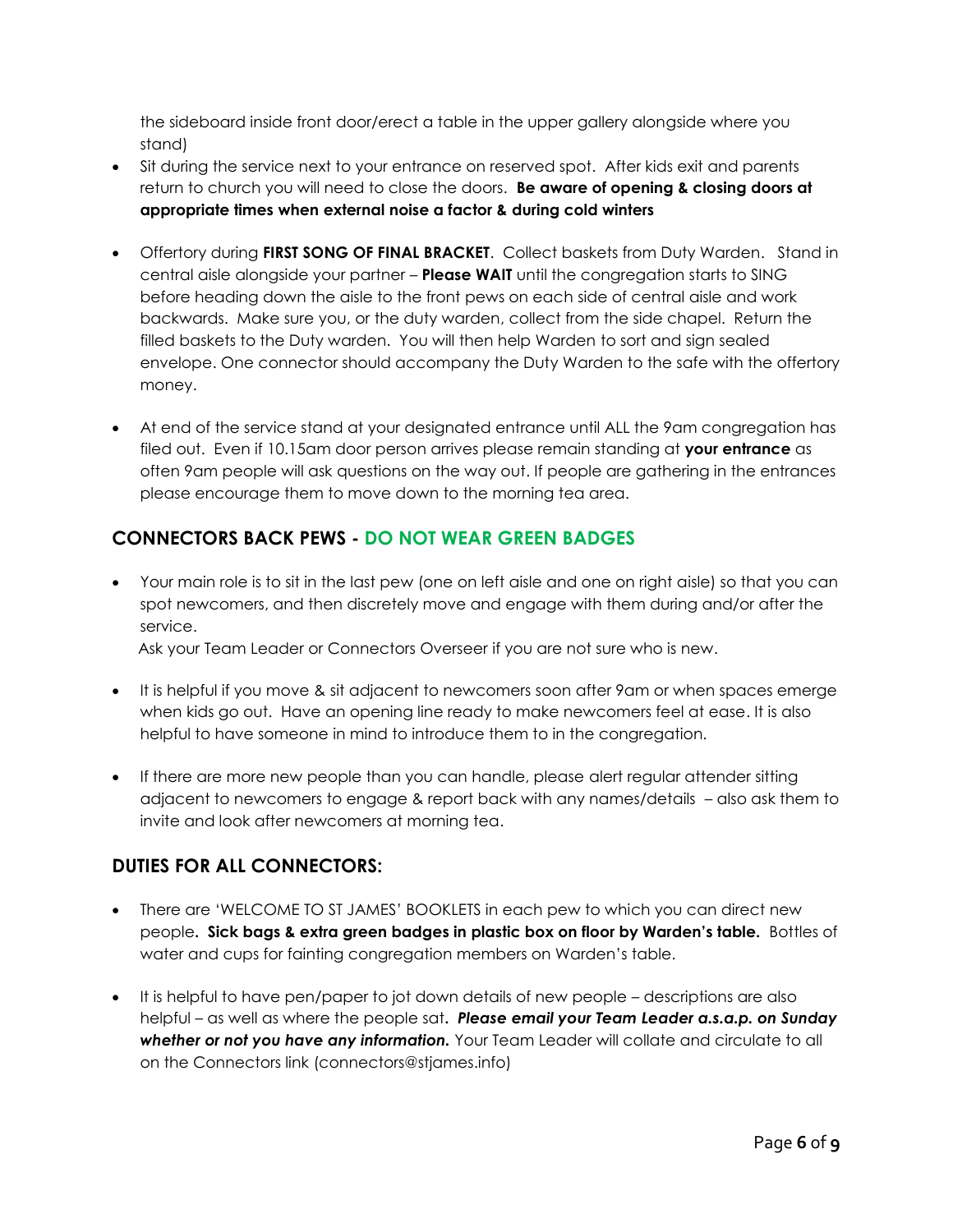- Be aware of any regulars or newcomers who may have a disability and offer help or give information as necessary. We endeavour to be a disability inclusive church and we need to be mindful of how we relate to those with disabilities**.** (Please see separate handout on tips for helping those with disabilities) Many young families with new babies and strollers find the back of the side chapel a good spot as plenty of room for the strollers and they can have easy access to Upper Gallery through doors at back of side chapel. It is very important for ease of access and evacuation to keep all aisles free of obstructing prams/wheelchairs so please be vigilant about this along with Wardens and sensitively advise parents where to place their pram.
- For newcomers, going down to morning tea can be daunting to turn around and not know anyone. The rostered team of CONNECTORS (4) should position themselves near the coffee queue so that when newcomers/visitors peel off with their drinks you can engage with them and introduce them to regular members of the church. Also be aware of new parents taking their kids to kids table. Engage newcomers with regular members as you are able.
- It is helpful if all CONNECTORS, **every week, whether rostered on or not,** can sit midway or towards the back of church so that they can see newcomers in front & around them. Please can you take an interest on a regular basis with those that you initially meet, letting your Team Leader know who you will be responsible for and are happy to follow up.
- The Roster co-coordinator is the person to make name tags when Newcomers feel they would like to have one

#### **Again, THANK YOU for offering to serve as a CONNECTOR.**

**IMPORTANT NOTE:** As your rostered Sunday remains the same throughout the year please give advance thought to arranging a swap/replacement if you are unavailable on one of your rostered Sundays. Please first check that the person you target to fill in is not on another duty that day. Team Leaders will not be available for this. They will remain in place on their rostered Sunday (unless they are away). **Also please do not ask anyone who is not presently on the Connectors teams.**

Please note: All changes from the roster you make are be cc'd to your regular Team Leader (if a swap then advise the Team Leader of person you have swapped with). Also inform our roster coordinator and Connectors overseer **with at least 1 weeks' notice** so that they will have a clear picture of the Team before the weekly run sheet is sent out.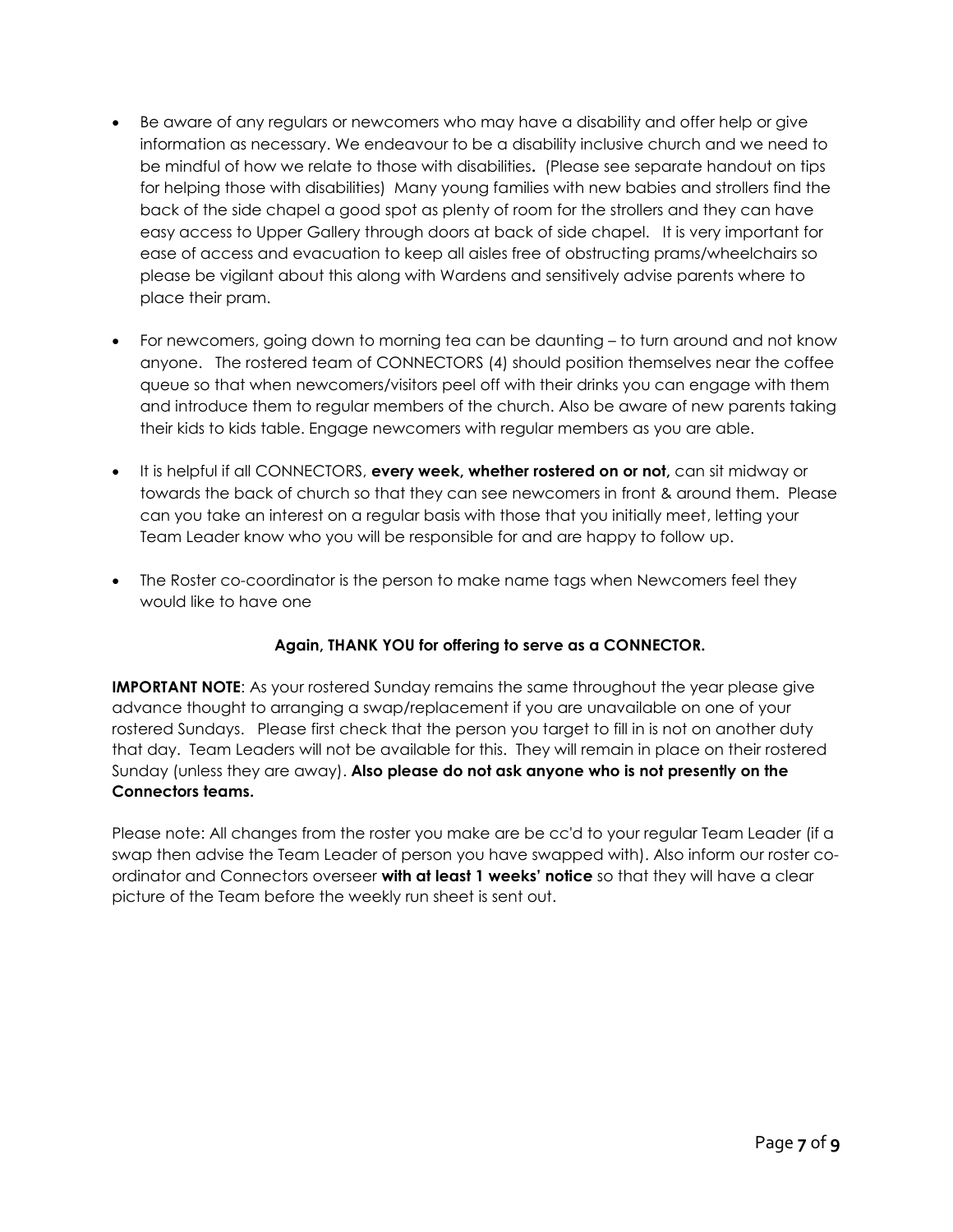#### **Notes on Disability Awareness:**

#### **DISABILITY TIPS:**

PLEASE NOTE in relating this to 9.00 a.m. at St. James those CONNECTORS that are manning the entrances need to stay put and those CONNECTORS in the back pews also need to be in position but should keep an eye out for anyone coming into church with a disability that they can help out with BEFORE they take up position near newcomers.

#### **General:**

Treat people with a disability as you would anyone else.

Always speak directly to the person with a disability.

Always ask the person with a disability if you can help him or her in any way.

Try to be aware of hidden disabilities, such as epilepsy or Alzheimer's disease, which may require assistance.

Assume nothing – always ask!

DO NOT use negative terms such as 'crippled' or 'victim'

DO NOT consider a companion or carer to be a conversational go-between.

#### **VISUALLY IMPAIRED:**

Identify yourself by name and as a CONNECTOR

Offer to show a visually impaired person to his/her seat

Offer them a 'large print song sheets" - There are 2 printed copies of the PowerPoint slides on the warden's table for this purpose.

Explain to a visually impaired person where things are located

Try to place person with guide dog near the area at back of side chapel so dog can be near owner who can sit on the left side aisle of the main body of the church.

DO NOT PUSH VISUALLY IMPAIRED PERSON – ALWAYS ALLOW THEM TO TAKE YOUR ARM.

#### **DEAFNESS AND HEARING LOSS:**

Ensure your face and mouth can be seen clearly

Look directly as the person and speak at normal speed with clear (not exaggerated) lip patterns.

Advise the person that St. James has a loop on the first 6 pews on the r.h.s.

DO NOT exaggerate or shout

DO NOT speak directly into the person's ear

DO NOT obscure your face.